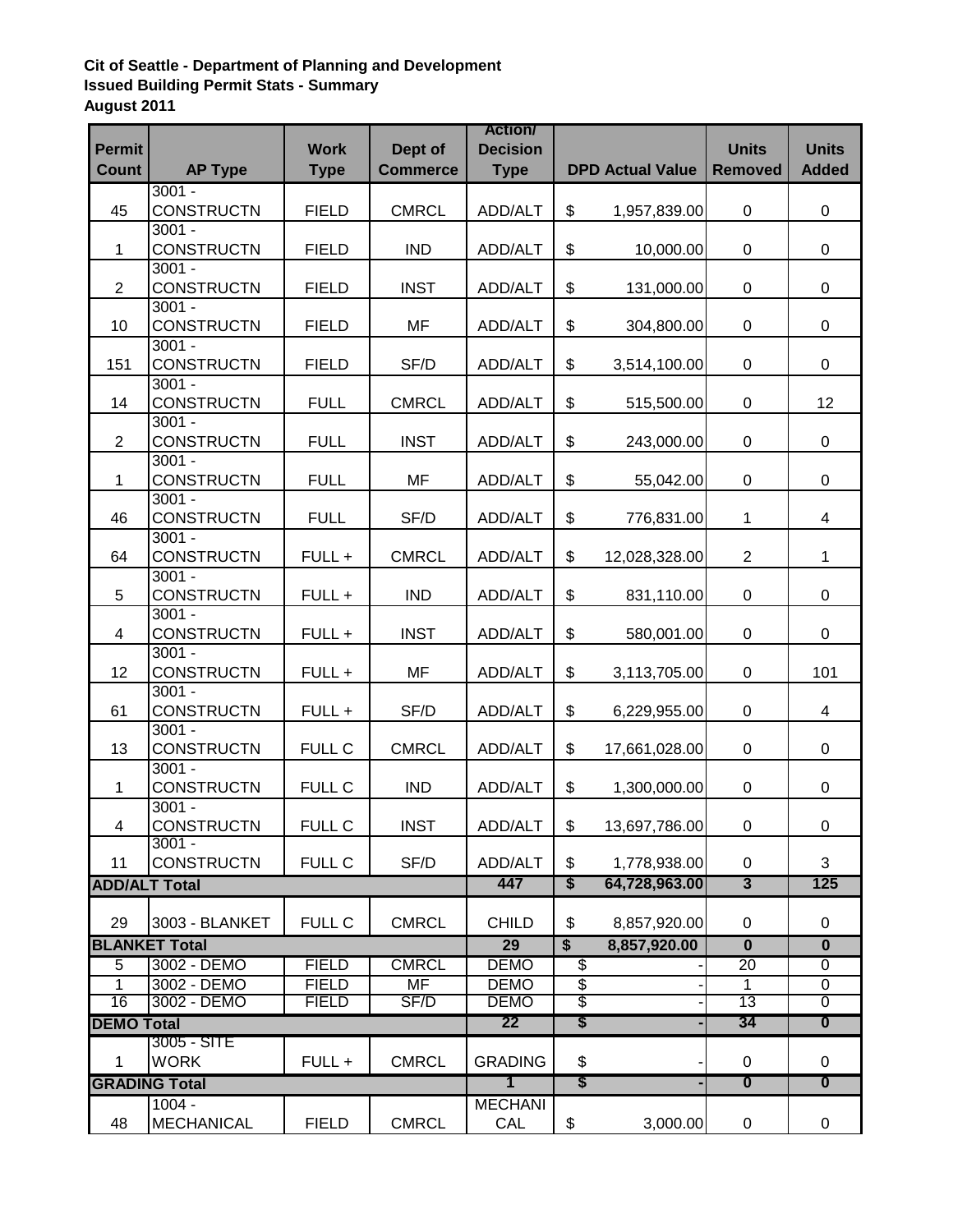## **Cit of Seattle - Department of Planning and Development Issued Building Permit Stats - Summary August 2011**

|                   |                               |               |                 | <b>Action</b>         |                |                         |                         |                         |
|-------------------|-------------------------------|---------------|-----------------|-----------------------|----------------|-------------------------|-------------------------|-------------------------|
| <b>Permit</b>     |                               | <b>Work</b>   | Dept of         | <b>Decision</b>       |                |                         | <b>Units</b>            | <b>Units</b>            |
| <b>Count</b>      | <b>AP Type</b>                | <b>Type</b>   | <b>Commerce</b> | <b>Type</b>           |                | <b>DPD Actual Value</b> | <b>Removed</b>          | <b>Added</b>            |
|                   | $1004 -$                      |               |                 | <b>MECHANI</b>        |                |                         |                         |                         |
| 3                 | <b>MECHANICAL</b>             | <b>FIELD</b>  | <b>MF</b>       | CAL                   | \$             |                         | 0                       | $\mathbf 0$             |
|                   | $1004 -$                      |               |                 | <b>MECHANI</b>        |                |                         |                         |                         |
| 4                 | <b>MECHANICAL</b>             | <b>FIELD</b>  | SF/D            | CAL                   | \$             |                         | $\mathbf 0$             | 0                       |
|                   | $1004 -$                      |               |                 | <b>MECHANI</b>        |                |                         |                         |                         |
| 33                | <b>MECHANICAL</b>             | <b>FULL</b>   | <b>CMRCL</b>    | CAL                   | \$             | 560,787.00              | $\mathbf 0$             | 0                       |
|                   | $1004 -$                      |               |                 | <b>MECHANI</b>        |                |                         |                         |                         |
| 1                 | <b>MECHANICAL</b>             | <b>FULL</b>   | <b>INST</b>     | CAL                   | \$             | 20,000.00               | $\mathbf 0$             | 0                       |
|                   | $1004 -$                      |               |                 | <b>MECHANI</b><br>CAL |                |                         |                         |                         |
| 38                | <b>MECHANICAL</b><br>$1004 -$ | FULL +        | <b>CMRCL</b>    | <b>MECHANI</b>        | \$             | 1,093,271.00            | 0                       | 0                       |
| $\overline{2}$    | <b>MECHANICAL</b>             | FULL +        | <b>INST</b>     | CAL                   | \$             | 66,394.00               | $\mathbf 0$             | 0                       |
|                   | $1004 -$                      |               |                 | <b>MECHANI</b>        |                |                         |                         |                         |
| 19                | <b>MECHANICAL</b>             | <b>FULL C</b> | <b>CMRCL</b>    | CAL                   | \$             | 4,661,626.00            | 0                       | 0                       |
|                   | $1004 -$                      |               |                 | <b>MECHANI</b>        |                |                         |                         |                         |
| $\overline{2}$    | <b>MECHANICAL</b>             | FULL C        | <b>INST</b>     | CAL                   | \$             | 669,000.00              | 0                       | 0                       |
|                   | <b>MECHANICAL Total</b>       |               |                 | 150                   | S              | 7,074,078.00            | $\overline{\mathbf{0}}$ | $\overline{\mathbf{0}}$ |
|                   | $3001 -$                      |               |                 |                       |                |                         |                         |                         |
| 1                 | <b>CONSTRUCTN</b>             | <b>FIELD</b>  | SF/D            | <b>NEW</b>            | $\mathfrak{S}$ | 2,000.00                | $\mathbf 0$             | 0                       |
| $\mathbf{1}$      | $3001 -$<br><b>CONSTRUCTN</b> | <b>FULL</b>   | SF/D            | <b>NEW</b>            | \$             | 177,767.00              | $\mathbf 0$             | $\mathbf{1}$            |
|                   | $3001 -$                      |               |                 |                       |                |                         |                         |                         |
| 1                 | <b>CONSTRUCTN</b>             | FULL +        | <b>IND</b>      | <b>NEW</b>            | \$             | 52,967.00               | $\mathbf 0$             | 0                       |
|                   | $3001 -$                      |               |                 |                       |                |                         |                         |                         |
| 20                | <b>CONSTRUCTN</b>             | FULL +        | SF/D            | <b>NEW</b>            | \$             | 5,806,931.00            | $\mathbf 0$             | 22                      |
|                   | $3001 -$                      |               |                 |                       |                |                         |                         |                         |
| 5                 | <b>CONSTRUCTN</b>             | <b>FULL C</b> | <b>CMRCL</b>    | <b>NEW</b>            | \$             | 43,998,771.00           | 0                       | 285                     |
|                   | $3001 -$                      |               |                 |                       |                |                         |                         |                         |
| 8                 | <b>CONSTRUCTN</b><br>$3001 -$ | <b>FULL C</b> | MF              | <b>NEW</b>            | \$             | 20,894,935.00           | 0                       | 196                     |
| 20                | <b>CONSTRUCTN</b>             | <b>FULL C</b> | SF/D            | <b>NEW</b>            | \$             | 7,574,933.00            | 0                       | 22                      |
| <b>NEW Total</b>  |                               |               |                 | 56                    | S              | 78,508,304.00           | $\boldsymbol{0}$        | 526                     |
|                   | $3001 -$                      |               |                 |                       |                |                         |                         |                         |
| $\overline{2}$    | <b>CONSTRUCTN</b>             | <b>FULL</b>   | <b>CMRCL</b>    | <b>NONE</b>           | \$             |                         | 0                       | $\mathbf 0$             |
|                   | $3001 -$                      |               |                 |                       |                |                         |                         |                         |
| $\mathbf 1$       | <b>CONSTRUCTN</b>             | $FULL +$      | <b>CMRCL</b>    | <b>NONE</b>           | \$             |                         | $\mathbf 0$             | $\mathbf 0$             |
|                   | $3001 -$                      |               |                 |                       |                |                         |                         |                         |
| $\mathbf 1$       | <b>CONSTRUCTN</b>             | FULL +        | SF/D            | <b>NONE</b>           | \$             |                         | 0                       | $\mathbf 1$             |
|                   | $3001 -$                      |               |                 |                       |                |                         |                         |                         |
| $\mathbf 1$       | <b>CONSTRUCTN</b>             | <b>FULL C</b> | SF/D            | <b>NONE</b>           | \$             |                         | 0                       | $\mathbf{1}$            |
| <b>NONE Total</b> |                               |               |                 | $5^-$                 | $\mathsf{s}$   |                         | $\overline{\mathbf{0}}$ | $\overline{2}$          |
|                   | $1004 -$                      |               |                 | <b>SPRINKLE</b>       |                |                         |                         |                         |
| 28                | <b>MECHANICAL</b>             | <b>FULL</b>   | <b>CMRCL</b>    | $\mathsf{R}$          | \$             |                         | $\overline{0}$          | $\mathbf 0$             |
|                   | $1004 -$                      |               |                 | <b>SPRINKLE</b>       |                |                         |                         |                         |
| $\mathbf{1}$      | <b>MECHANICAL</b><br>$1004 -$ | <b>FULL</b>   | <b>INST</b>     | R<br><b>SPRINKLE</b>  | \$             |                         | $\mathbf 0$             | $\mathbf 0$             |
| $\mathbf{1}$      | <b>MECHANICAL</b>             | <b>FULL</b>   | SF/D            | R                     | \$             |                         | 0                       | 0                       |
|                   | $1004 -$                      |               |                 | <b>SPRINKLE</b>       |                |                         |                         |                         |
| $\overline{2}$    | <b>MECHANICAL</b>             | FULL +        | <b>CMRCL</b>    | R                     | \$             |                         | 0                       | 0                       |
|                   |                               |               |                 |                       |                |                         |                         |                         |